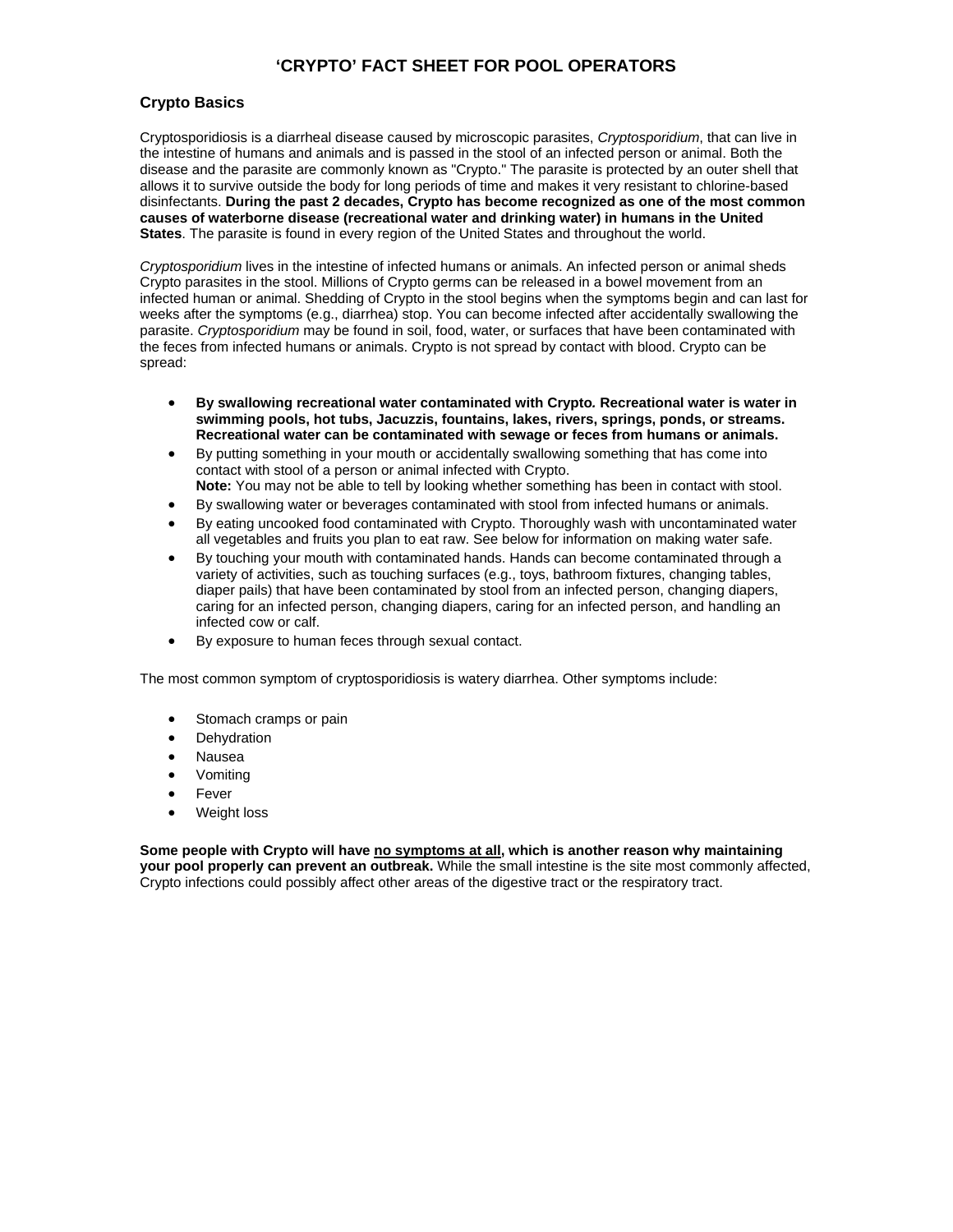# **12 STEPS FOR PREVENTING RECREATIONAL WATER ILLNESS (RWI)**

## **STEP 1: Lead your staff.**

Every aquatic facility is different with distinct priorities that have to be juggled on a daily basis while working within limitations on staff and resources. However, all aquatic facilities make safety and health a top priority.

Making a choice to integrate an RWI protection plan into an existing facility risk management plan is the single greatest decision you can make to protect swimmers from RWIs. Take the lead, outline your vision, show your commitment to your staff, and put yourself at the forefront of the aquatics field. Decide that RWI protection is a priority; back it up with resource investment and commitment, and that will set the tone for the rest of the staff. Determine which of the Healthy Swimming recommendations are feasible to implement in your facility with available resources.

Investing heavily after the outbreak occurs, a common occurrence, is great but it would have been better for the public's health and more cost-effective if this were done before the outbreak occurred.

## **STEP 2: Develop Partnerships**

Building a communication bridge to your health department and other aquatic facilities is a great way to get information about other outbreaks occurring in your community. If you start to hear about outbreaks associated with other pools, daycares, schools, etc., where your swimmers attend, then take proactive measures and increase vigilance to protect your pool. Increase education of staff, swimmers, and visiting daycare groups. If a pool closes because of a suspected outbreak, that does not mean that all of the swimmers should descend on your pool without giving them some education about RWI prevention. Work with your health department to get the word out when a potential RWI outbreak is occurring. Remind them that one of the messages to send out whenever a diarrheal outbreak is occurring is **"don't swim when ill with diarrhea."** Use your communication networks and the media to alert patrons that they should not be swimming if they are ill with diarrhea. Protect your facility, make the contacts early, and build a communication network so that you are aware of the health status of your community at all times.

## **STEP 3: Educate pool staff.**

- 1. Ensure that the pool operator, at a minimum, has taken part in a standardized training course given by aquatics professionals.
- 2. Integrate the "P-L-E-As" for Healthy Swimming (see next page) into staff training.
- 3. Promote good hygiene and safety around the pool by knowing the "P-L-E-As" for Healthy Swimming.
- 4. Inform parents that unhealthy behaviors at poolside and elsewhere are no longer acceptable. Parents told CDC that they wanted to be able to rely on the lifeguards for help and enforcement.
- 5. Ensure that all staff know the critical role of water testing, proper testing methods, and how to respond if disinfectant levels are not adequate.
- 6. **Make sure that staff can explain, in a way that is inoffensive and acceptable to parents, why behaviors such as using public tables and chairs for diaper changing is a health risk.** This may require that an older, more experienced staff member be assigned to the kiddie pool.
- 7. Maintaining pool water quality according to existing public health requirements will prevent the spread of most recreational water illnesses (RWIs).

### **STEP 4: Educate swimmers and parents.**

- 1. **Educate your season pass holders.** You may choose to begin by educating them first since they may feel more ownership of the facility and want to make the facility as safe as possible.
- 2. **Educate your daily patrons.** You might hand out prevention messages ("P-L-E-As" for Healthy Swimming or CDC brochure) as patrons enter the pool or park area.
- 3. Remember that people care about their health, so a lead-in might be: "To ensure the health and safety of all our visitors, we ask that you remember to follow these easy "P-L-E-As" for Healthy Swimming."
- 4. **Consider implementing a short safety and RWI orientation for larger groups before they enter the pool complex**. This is especially important for groups with young children (see step ten).

Poster is available at www.cdc.gov/healthyswimming/posters.htm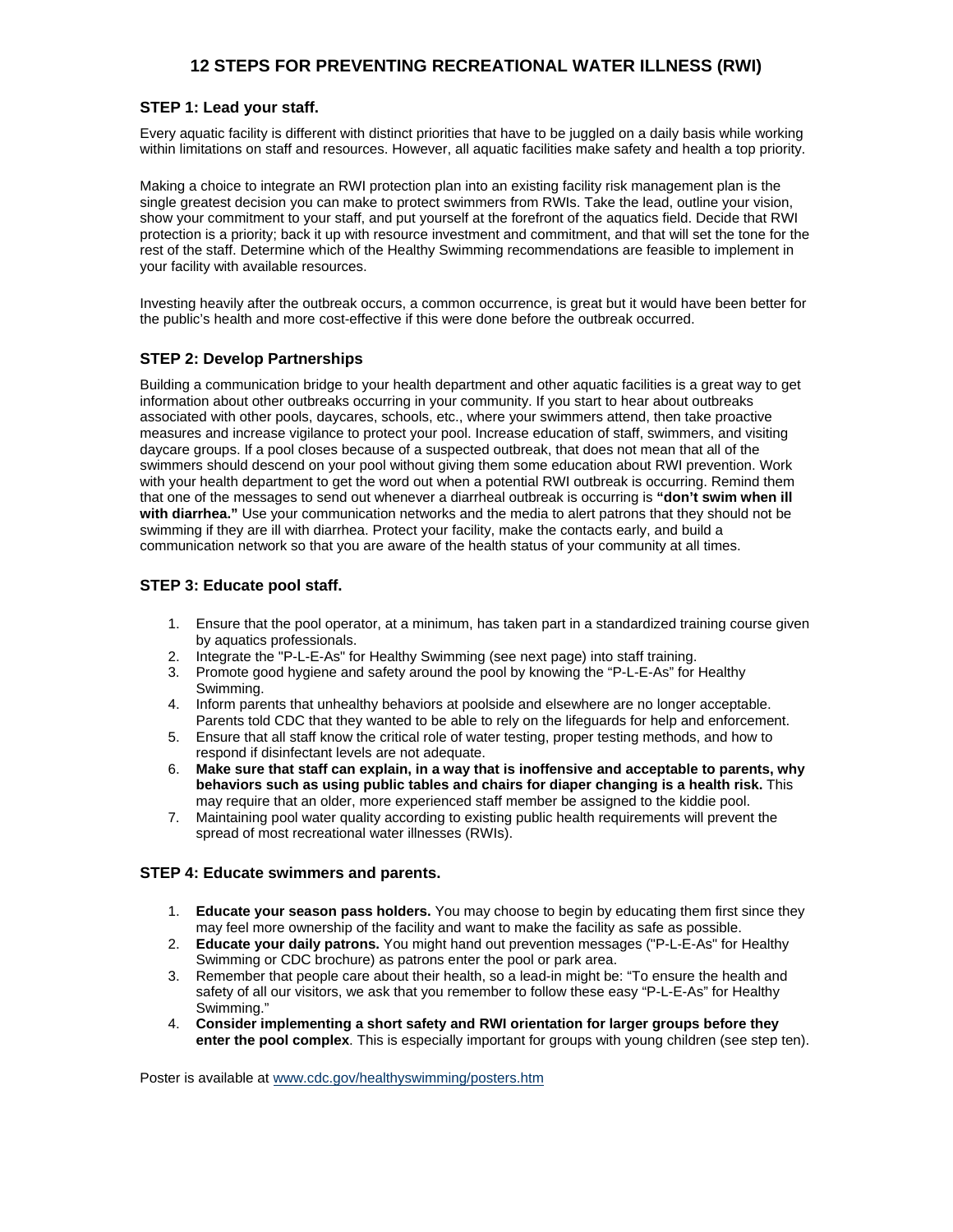#### **Six "P-L-E-As" for Protection Against Recreational Water Illnesses (RWIs)**

**PLEASE** don't swim when you have diarrhea...this is especially important for kids in diapers.

**PLEASE** don't swallow the pool water.

**PLEASE** practice good hygiene.

**PLEASE** take your kids on bathroom breaks often.

**PLEASE** change diapers in a bathroom and not at poolside.

**PLEASE** wash your child thoroughly (especially the rear end) with soap and water before swimming.

## **STEP 5: Maintain water quality and equipment.**

Keep the chemical feed equipment and chemicals at optimal levels within state and local government regulations.

This includes maintaining the disinfectant at regulated levels; optimal pH (7.2-7.8); alkalinity (80- 120 ppm); calcium hardness (200-400 ppm), and total dissolved solids (below 2500mg/liter).

As you know, poor pH control can compromise chlorine's effectiveness as a disinfectant. Remember that maintaining recommended chlorine levels will prevent most bacterial outbreaks such as *E. coli* O157:H7.

| <b>Water Quality</b>                                                  | рH                |  |  |
|-----------------------------------------------------------------------|-------------------|--|--|
| - Poor Chlorine Disinfection<br>- Eye Irritation<br>- Skin Irritation | > 8.0             |  |  |
| - Most Ideal for Eye Comfort and<br><b>Disinfection</b>               | 7.8<br>7.6<br>7.2 |  |  |
| - Eye Irritation<br>- Skin Irritation<br>- Pipe Corrosion             | 0 7 ے             |  |  |

Be sure to monitor chlorine regularly where the chlorine is needed—at poolside. You should be able to prevent waterparks, pools, or hot tubs from running out of chlorine through regular monitoring, and pumphouse and systems checks.

Ensure regular and thorough maintenance of the recirculation and filtration equipment to provide maximum filtration.

#### **STEP 6: Evaluate aquatic facility design.**

Some pools and waterparks have already started to redesign their facilities for the purpose of illness protection.

If you are building a new waterpark, get feedback from your industry colleagues and public health experts about the safety and protection features you need to consider in the design stage.

Pool designers will respond to you, their customer, if you are clear that your public health needs are a high priority and you consider it an investment in safe operations.

#### **Evaluate your filtration system.**

If your kiddie pool filtration system is connected with other pools, fecal contamination can be dispersed from the kiddie pool to the other pools. The best situation is one in which there is a separate filtration system for the kiddie pool.

Increasing the water turnover rates in kiddie pools may decrease the length of time that swimmers are exposed to contaminating germs. This decision needs to be made in collaboration with your state and local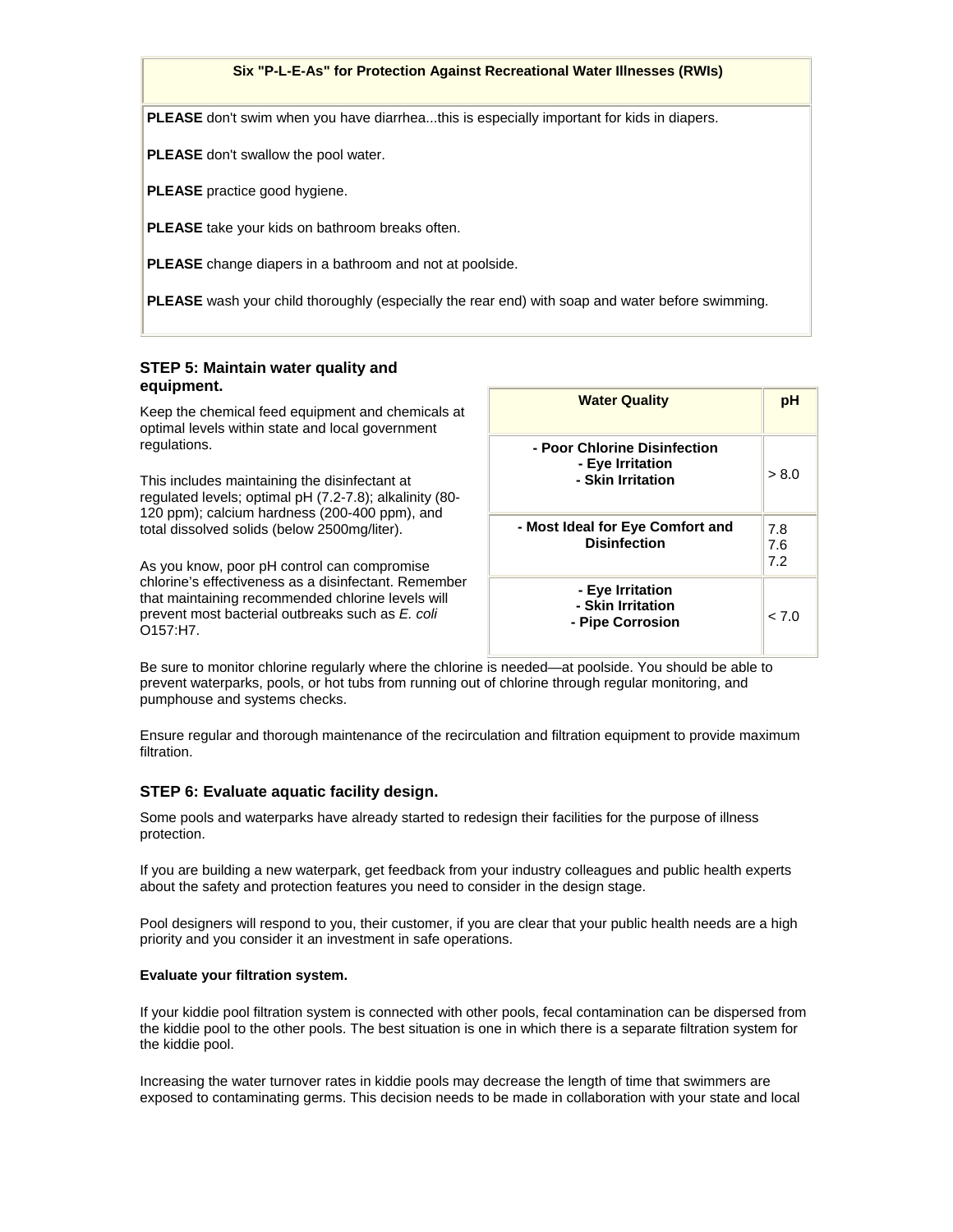regulators and design consultants to avoid causing suction injuries. This may require installation of antivortex drain covers (with no top openings and automatic cut-off valves).

When it comes to the spread of some illnesses, filtration can help but it takes substantial time to completely filter the pool.

#### **Evaluate your form of disinfection.**

There is a great deal of interest in new technologies that disinfect pool water such as ozone, ultraviolet (UV) irradiation, and mixed oxidants.

They look promising. Seek out the experts for the latest information but keep in mind that you are still going to need some residual disinfectant in the pool when using ozone and UV.

#### **STEP 7: Institute disinfection guidelines.**

Even if you are not required to do so, have a written fecal accident response policy and keep records of all fecal accidents, chlorine and pH level measurements, and any major equipment repairs or changes. This may help you respond more efficiently to any problems. You may have little control over a toddler's soiling your kiddie pool, but you do have control over how you document and respond to this occurrence.

#### *It pays to be proactive.*

For detailed disinfection guidelines go to: [http://www.cdc.gov/healthyswimming/disinfection\\_and\\_remediation.htm](http://www.cdc.gov/healthyswimming/disinfection_and_remediation.htm)

#### **STEP 8: Evaluate hygiene facilities.**

In CDC's parent interviews, parents uniformly said they change diapers at poolside because changing rooms were unclean, poorly maintained, and/or had inadequate diaper-changing facilities.

Here are some questions that you could ask to improve your facilities:

- Do you have an adequate number of facilities?
- Are the facilities close to the pool?
- Are the facilities well maintained (stocked and cleaned)?
- Would you walk barefoot in them as your patrons do?

Remember….ask your patrons for feedback.

If your facility is large enough, determine the utility of hiring a person just to maintain the restrooms or consider remodeling your diaper-changing stations. Both improvements may be good investments if they increase the number of parents and children who use them.

Install diaper-changing cabanas with soap and running water close by the kiddie pools. This is a great way to discourage parents from changing diapers on tables or lounge chairs. It can also help mothers who are also keeping an eye on other kids. Although difficult, keep pushing to get swimmers to shower (yes, a soap and water, back-end shower) before using the pool. Dirt, sweat, and fecal matter should go down the drain, not into your pool. Train staff to recognize risky behavior such as changing a child on public tables or chairs. Have them educate patrons about why this is a health risk.

#### **STEP 9: Develop a bathroom break policy.**

CDC hopes to heighten awareness about the transmission of recreational water illnesses (RWIs).

Parents will continue to want to see regular chlorine testing and appropriate disinfection following fecal accidents. Therefore, why not reduce fecal accidents by helping parents get their children to the bathroom by scheduling an hourly break for disinfectant testing and bathroom use? Staff should let patrons know that this break provides optimal timing for bathroom use. Additionally, to prevent transmission of germs, you should ensure that the bathrooms are clean, that they are stocked with toilet paper, and that they have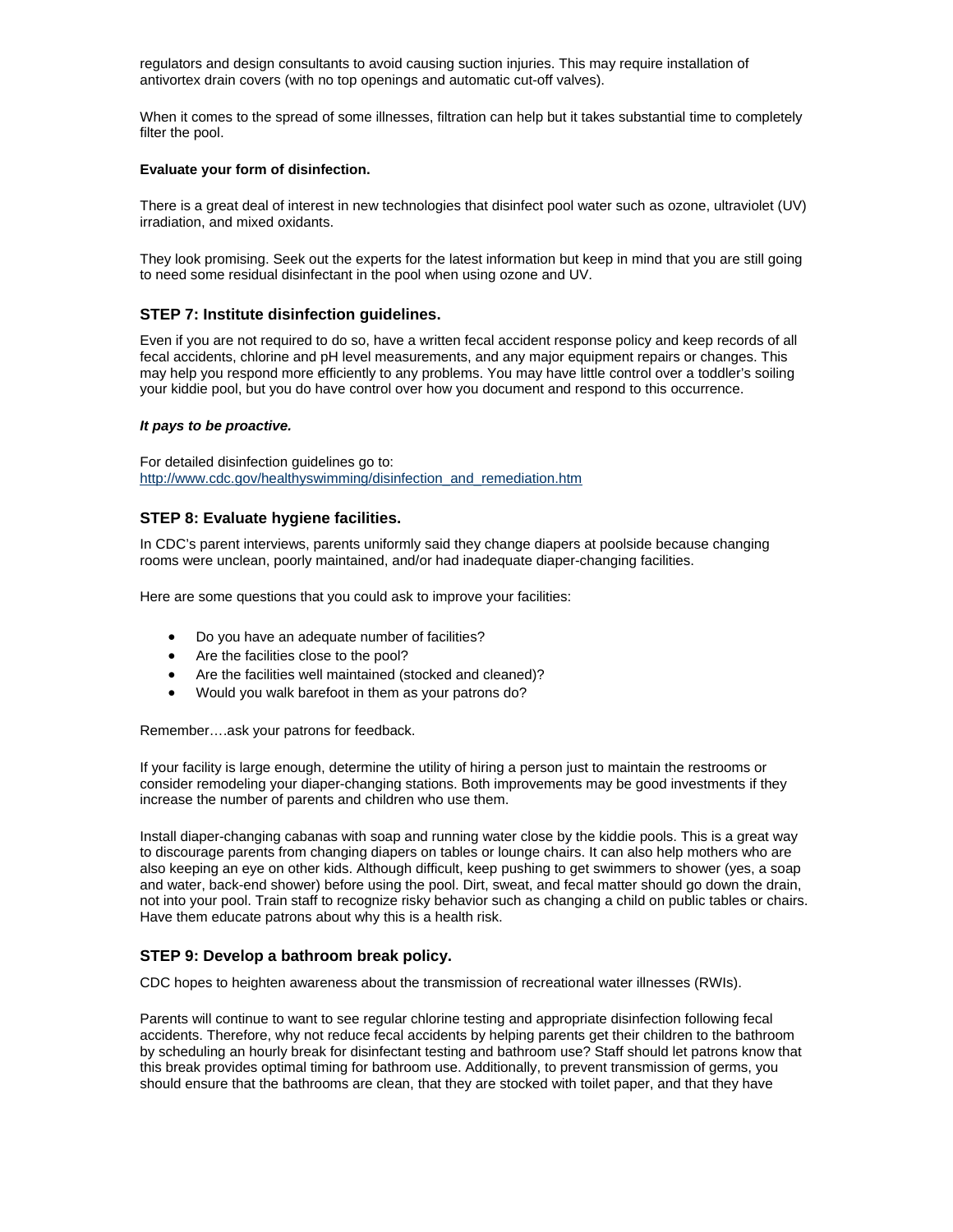ample soap for hand washing. If parents ask, tell them this policy not only reduces fecal contamination but also should reduce the amount of urine in the pool that uses up disinfectant that could be killing germs.

## **STEP 10: Create a special policy for large groups of young children.**

If you allow large groups of diaper/toddler-aged children in the pool (e.g. from daycare centers) consider:

- Requiring RWI orientation training for the care providers and make sure they understand that your pool, like most daycare centers, also excludes children ill with diarrhea.
- Keeping diaper/toddler-aged children in the pools specifically designated for them.

## **STEP 11: Post and distribute health information.**

Consider providing signage in a conspicuous location before pool entry.

The sign might state:

- Don't swim when you have diarrhea.
- Don't swallow the pool water.
- Wash your hands with soap and water after using the restroom or changing diapers.
- Take your kids to the bathroom often.
- Change diapers in the bathroom and not at poolside.
- Wash your child thoroughly (especially the rear end) with soap and water before swimming.

Encourage swimmers to shower with soap and water before entering the pool. This could reduce the risk of pool contamination by removing invisible fecal matter from their bottoms. A quick rinsing over a swimsuit with cold water will not do much good. Facility staff, managers, and home pool staff should consider having hot water available in shower facilities used by swimmers. The recreational water sector is not the only group that needs to participate in the educational process. Parents have told us that they would like to receive this message from various sources before they arrive at the pool. Public health officials have already begun to educate swimmers by making prevention messages available to the general public.

### **STEP 12: Develop an outbreak/emergency response plan.**

The best advice is to be prepared. If an outbreak does occur, are you ready? Do you have a plan?

Most pool staff already have a risk management plan for injuries and drowning, but many do not have plans for managing a recreational water illness (RWI) outbreak.

- Develop a policy to follow in the event that you begin getting calls from the public, or the health department starts an investigation. Part of this plan should include a strategy to communicate with the local health department and media.
- Appoint a spokesperson to ensure that a consistent response is given to outside sources (callers, media, health department, and others), and that these sources have a clear contact person.
- Talk to your colleagues who have experience. It can be difficult if you are not ready to speak with reporters and an outbreak occurs.
- Collaborate with your local health department. This is always important, plus the investigation may indicate a source unrelated to the pool.
- Support the investigation. If the pool is the source of the outbreak, the investigation can often reveal how or why illness was transmitted. This information leads to better illness prevention strategies that can help everyone.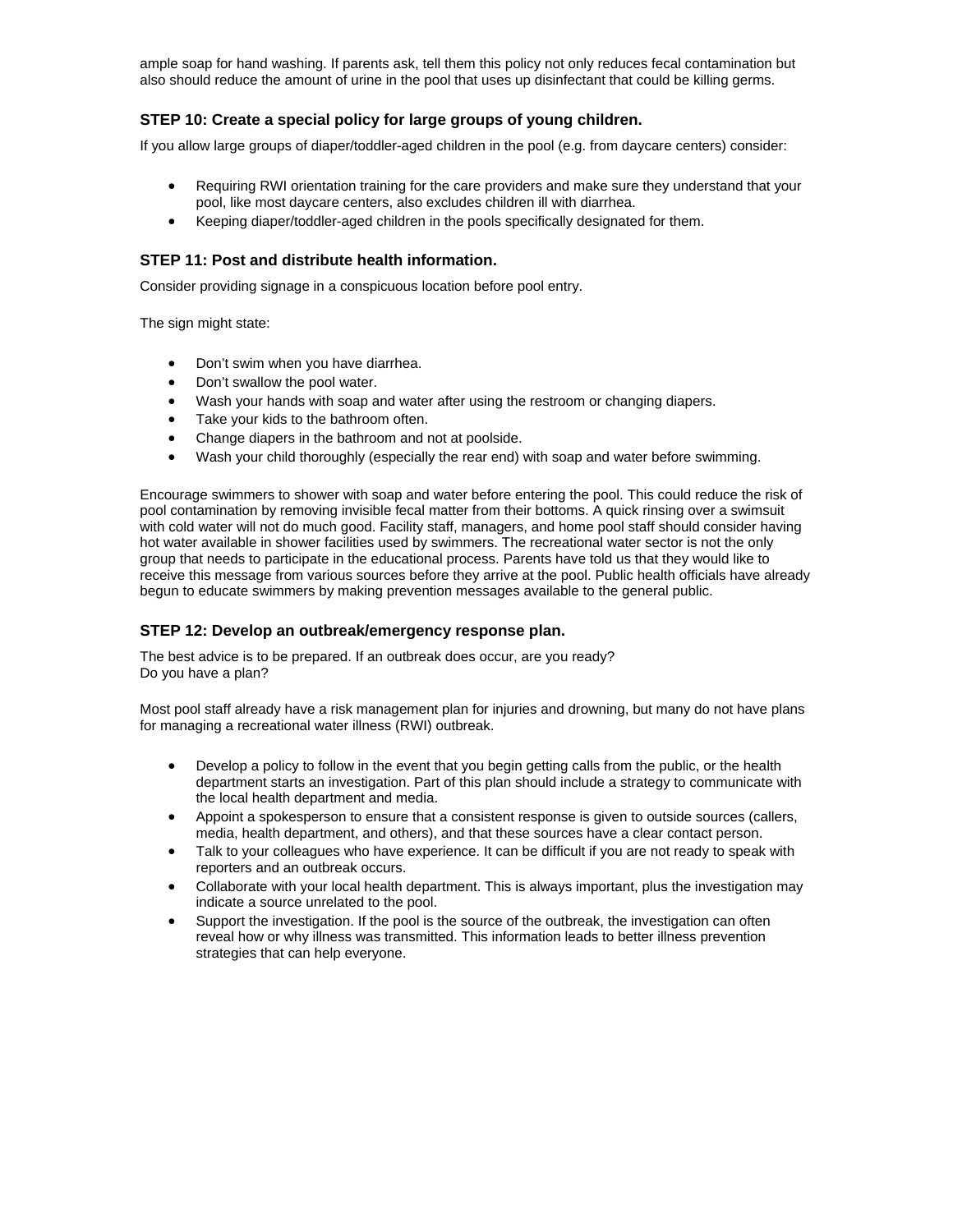# **RESPONDING TO FECAL ACCIDENTS IN DISINFECTED SWIMMING VENUES**

The 2001 CDC recommendations (*[1](http://www.cdc.gov/mmwr/preview/mmwrhtml/mm5020a7.htm)*) for responding to fecal accidents in disinfected swimming venues (e.g., swimming pools) have been revised. Recommendations for responding to diarrheal fecal accidents, which are thought to represent a higher infectious-disease transmission risk than formed-stool accidents, are based on the potential presence of the chlorine-resistant parasitic protozoa of the genus *Cryptosporidium*. New data indicate that the recommended CT inactivation value (or contact time)\* is higher than previously published (*2*), when inactivation is measured at a higher pH using an outbreak-associated *Cryptosporidium* isolate (*3*). Based on these data, the CT inactivation value used in CDC fecal accident recommendations for 99.9% inactivation of *Cryptosporidium* has been changed from 9,600 mg-min/L to 15,300 mg-min/L.† This change translates into longer swimming pool closures to ensure inactivation of *Cryptosporidium*.

Swimming pool operators should check existing guidelines from local or state regulatory agencies before using these recommendations, because CDC recommendations do not replace existing state or local regulations or guidelines. The CDC revised fecal accident response recommendations are available at

[http://www.cdc.gov/healthyswimming/pdf/fecal\\_accident\\_response\\_recommendations\\_for\\_pool\\_s](http://www.cdc.gov/healthyswimming/pdf/fecal_accident_response_recommendations_for_pool_staff.pdf) [taff.pdf.](http://www.cdc.gov/healthyswimming/pdf/fecal_accident_response_recommendations_for_pool_staff.pdf)

## **References**

- 1. [CDC. Responding to fecal accidents in disinfected swimming venues. MMWR](http://www.cdc.gov/mmwr/preview/mmwrhtml/mm5020a7.htm)  [2001;50:416--7.](http://www.cdc.gov/mmwr/preview/mmwrhtml/mm5020a7.htm)
- 2. Korich DG, Mead JR, Madore MS, Sinclair NA, Sterling CR. Effects of ozone, chlorine dioxide, chlorine, and monochloramine on *Cryptosporidium parvum* oocyst viability. Appl Environ Microbiol 1990;56:1423--8.
- 3. Shields JM, Arrowood MJ, Hill VR, Beach MJ. Inactivation of *Cryptosporidium parvum* under chlorinated recreational water conditions. J Water Health 2008. In Press.

\* The CT number refers to the concentration (C) of free chlorine in milligrams per liter (parts per million) multiplied by time (T) in minutes at a specific pH and temperature.

 $^{\dagger}$  At pH 7.2--7.5, 77°F (25°C).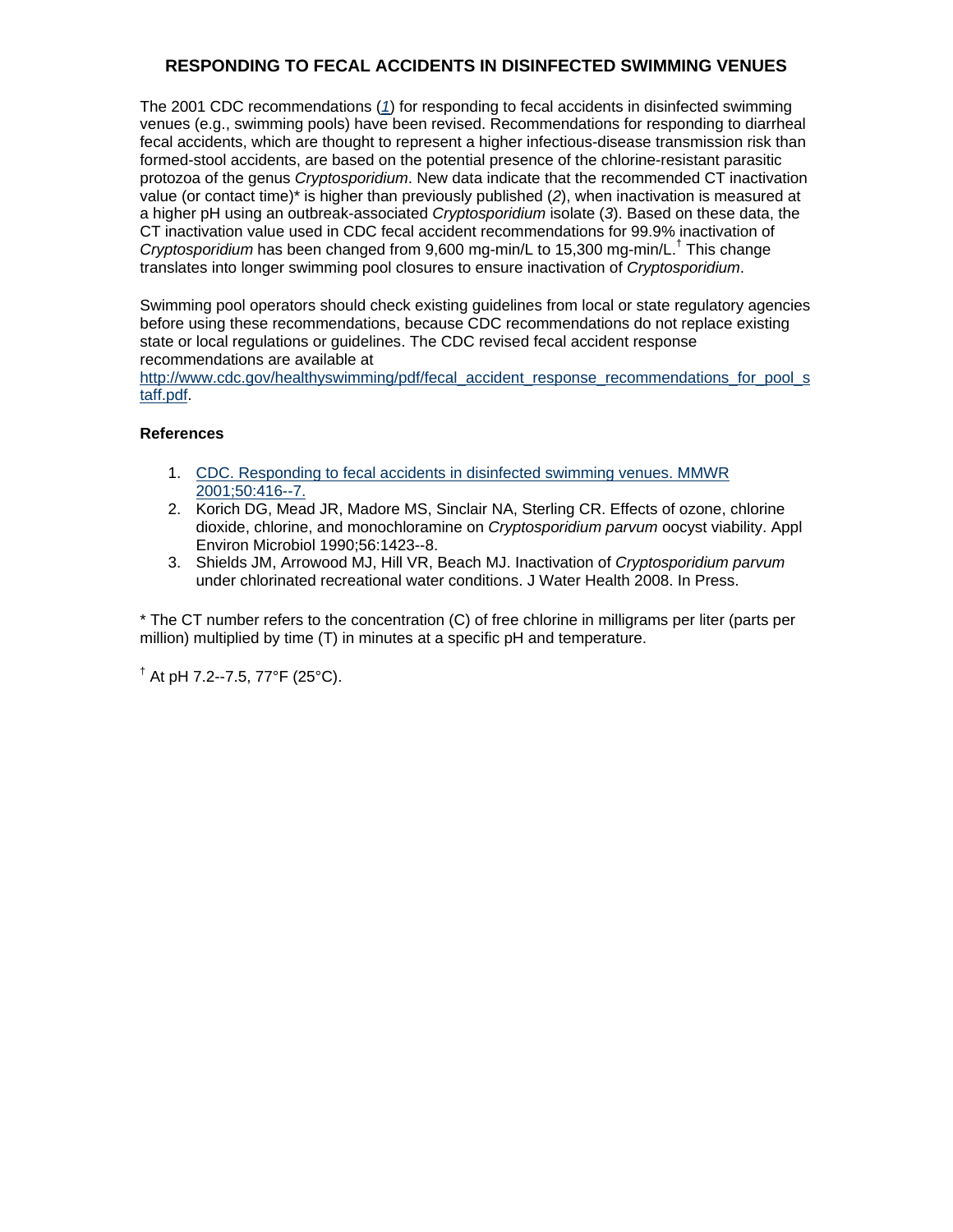## **WATER SAMPLES- COLLECTION OF POOL FILTER BACKWASH AND POOL WATER**

Water samples can be tested for pathogens such as *Cryptosporidium*. These samples can then potentially be linked to clinical isolates from individuals who visited a recreational water venue associated with cluster of cases. Collecting a sample of the backwash from a pool filter is ideal because it increases the chances of detecting the parasite if it was present during the previous filter run.

**Water samples for testing need to be submitted to CDC through the New Mexico Scientific Laboratory Divisions Environmental Microbiology section. This activity must be coordinated with the New Mexico Environment Department's Pool Program Manger and the New Mexico Department of Health in the event of a suspected or confirmed outbreak ONLY.**

Collect backwash samples before the pool is hyperchlorinated. To collect a backwash sample and submit it to CDC for testing, please follow the steps below:

1. Work with the pool operator to locate the port or site where backwash can be hand collected.

2. Have the pool operator begin the filter backwash cycle.

3. After the effluent becomes murky and turbid, collect 1L of filter backwash in a clean container.

4. Add 50 mg of sodium thiosulfate/L of backwash water to deactivate any chlorine in the water.

5. If sodium thiosulfate is unavailable, send the backwash to CDC as soon as possible instead of waiting to obtain and add sodium thiosulfate.

6. Refrigerate the sample until it is shipped.

7. Ship the sample with cold packs. DO NOT FREEZE the samples.

Collect pool water samples before the pool is hyperchlorinated. To collect a pool water sample and submit it to CDC for testing, please follow the steps below:

1. If possible, collect at least 20L of pool water in a clean container. Collapsible containers (i.e., "cubitainers") are useful for this.

2. Add 50 mg of sodium thiosulfate/L to deactivate any chlorine in the water.

3. If sodium thiosulfate is unavailable, send the water to CDC as soon as possible instead of waiting to obtain and add sodium thiosulfate.

4. Refrigerate the sample until it is shipped.

5. Ship the sample with cold packs. DO NOT FREEZE the samples.